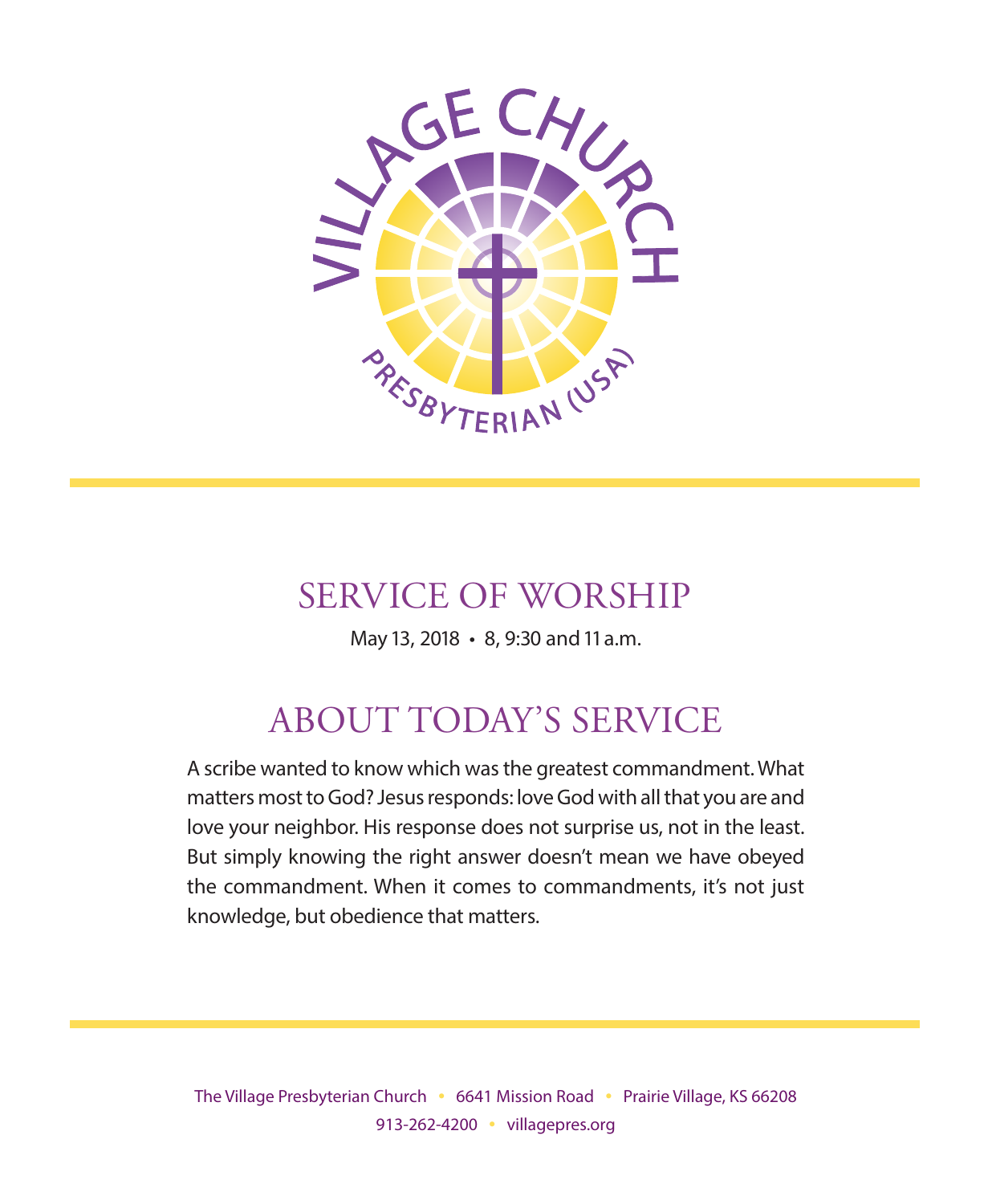## GOD'S PEOPLE GATHER

Prelude *Waterlife* 

 Introit(11 a.m.) *I Have Decided to Follow Jesus* (Hindustani melody) words by S. Singh (verses in English, Sudanese and Arabic); Prelude Choir

Call to Worship Rev. Len Carrell

by David Christiansen

When you were baptized, God whispered what was always and already true:

### **You are my child, whom I love.**

For God is like a heavenly parent,

### **a father who welcomes the prodigal,**

### **a mother who gathers her children.**

So, welcome home.

\*Hymn, No. 475 *Come, Thou Fount of Every Blessing* NETTLETON

\*Prayer of Confession

**God of grace,**

**You call us to love:** 

**to love when we can't help it,** 

**to love when love is hard work,**

**to love when we don't know how.**

**In Christ, You have shown us what love looks like.**

**Draw us closer to You, that we might love as You love,**

**and that we might love what You love.** (Silent prayer)

\*Assurance of God's Grace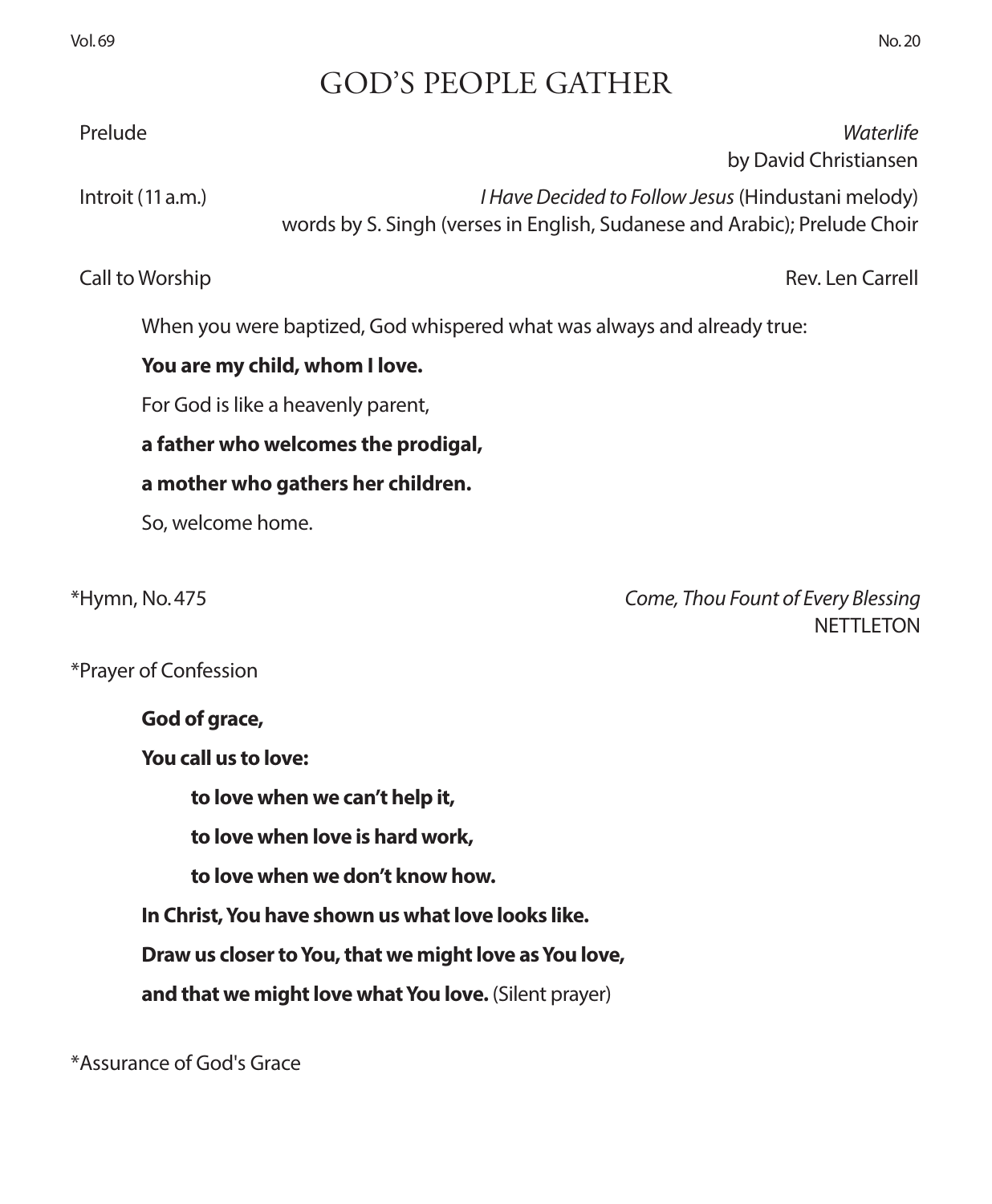#### \*Response



Anthem (11 a.m.) Solution Contract Contract Contract Contract Contract Contract Contract Contract Contract Contract Contract Contract Contract Contract Contract Contract Contract Contract Contract Contract Contract Contrac by Mark Burrows; Morning Stars

\*Passing of the Peace

Words of Welcome



Call to Prayer (8 a.m.)

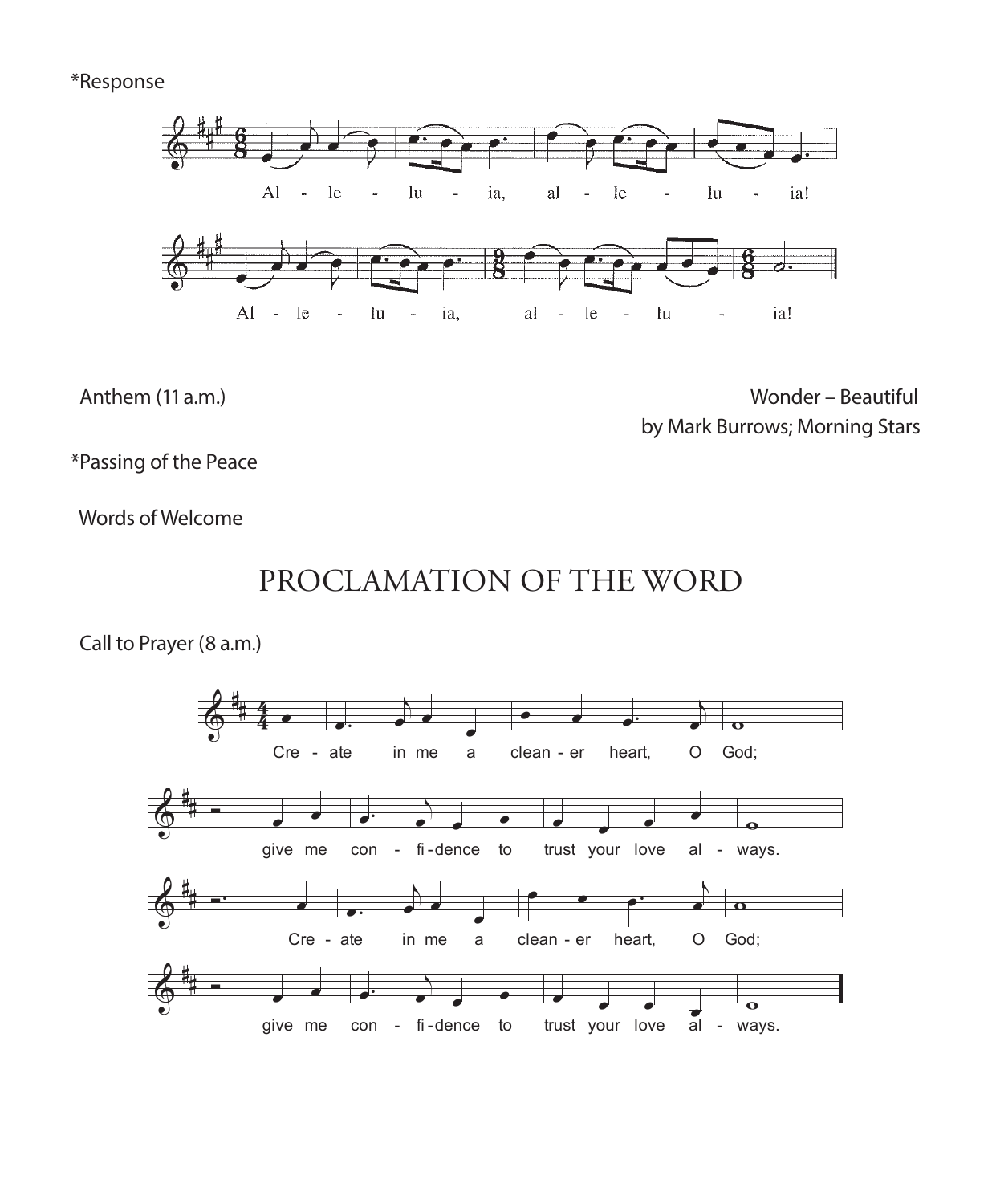Prayers of the People and the Lord's Prayer (8 a.m.)

**Our Father, who art in heaven, hallowed be thy name. Thy kingdom come, thy will be done, on earth as it is in heaven. Give us this day our daily bread; and forgive us our debts, as we forgive our debtors; and lead us not into temptation, but deliver us from evil. For thine is the kingdom and the power and the glory, forever. Amen**

The Sacrament of Baptism (9:30, 11 a.m.)

Baptismal Response

### **Baptized in water, sealed by the Spirit, Marked with the sign of Christ, our King; Born of the Spirit, we are God's children, Joyfully now God's praises we sing.**

| Prayer for Illumination  | Diann Markley (8 a.m.)<br>Scott Stanley (9:30 a.m.)<br>Ruth Johnson (11 a.m.) |
|--------------------------|-------------------------------------------------------------------------------|
| <b>Scripture Reading</b> | Mark 12:28-34 (pg. 924)                                                       |
| Anthem (9:30 a.m.)       | Gracious Spirit<br>by Hal Hopson; Village Voices                              |

Sermon *Love Is Not the Only Thing* Rev. Tom Are, Jr.

## RESPONSE TO THE WORD

 Offertory *Set Me As A Seal* by Rene Clausen; Village Choir

Set me as a seal upon your heart, As a seal upon your arm; For love is as strong as death, Many waters cannot quench love, Nor can the floods drown it. Set me as a seal upon your heart, As a seal upon your arm; For love is as strong as death.

— Text: Song of Solomon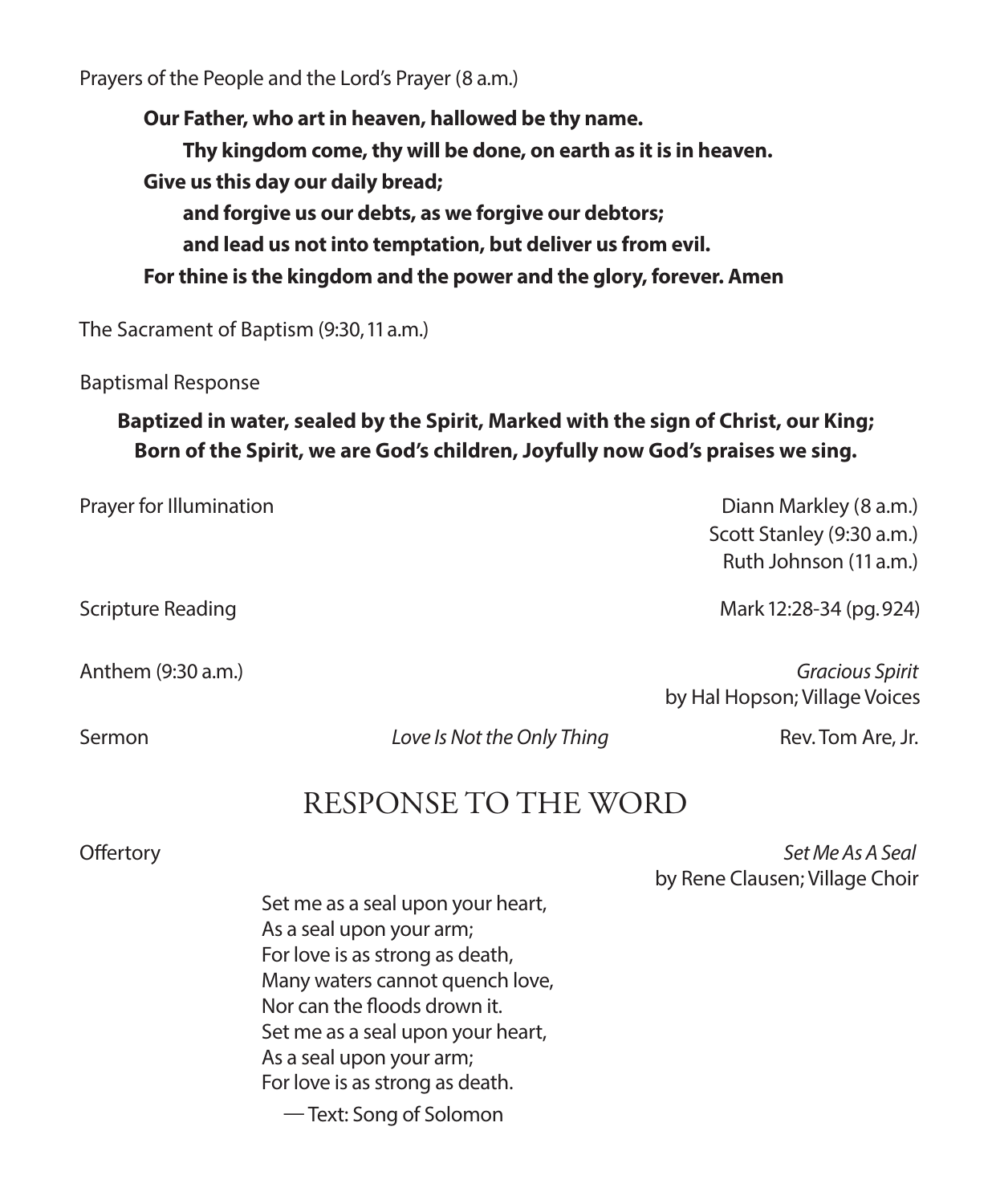\*Response

### **Praise God, from whom all blessings flow; praise Christ, all people here below; praise Holy Spirit evermore; praise Triune God, whom we adore. Amen.**

\*Prayer of Dedication

\*Benediction

*\*All who are able may stand* © A-705103 for all hymns

\*Hymn, No. 286 *Breathe on Me, Breath of God* TRENTHAM

\*Benediction Response *Here's My Heart – Traditional* words by Robert Robinson

\*Postlude *Wade in the Water* by Barbara Harbach

# ABOUT TODAY'S MUSIC

Today we celebrate a wonderful year of Children's Music Ministry with our children singing in the 11 a.m. service. Thank you to our children and their directors - Jenny Hull, Kate Beebe, Rebecca Enslow and Breanne Jeffries - for sharing their musical gifts all year!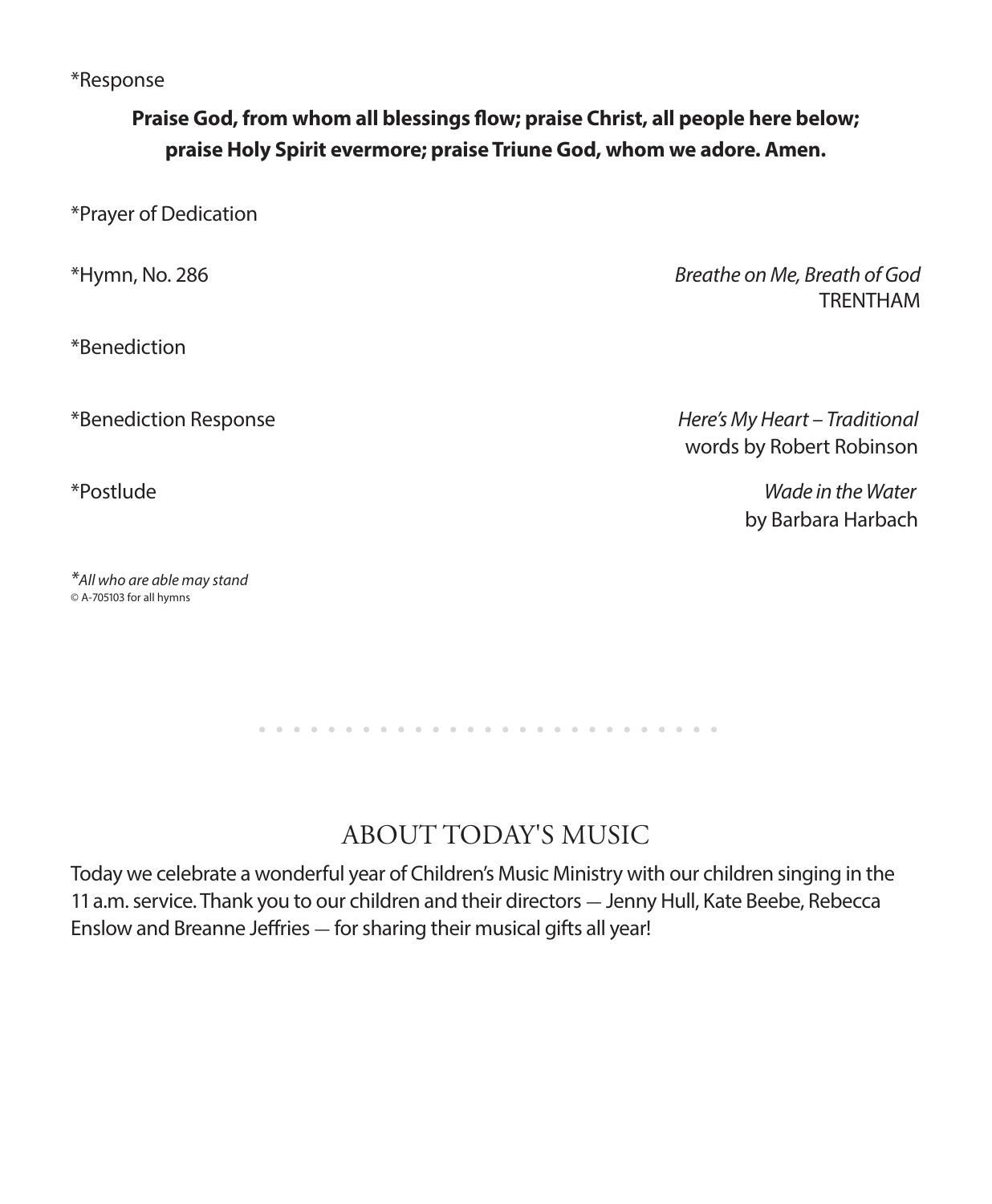## THE CHURCH'S BOOK (Week of May 14, 2018)

The following daily Bible readings were written by Rev. Zach Walker and are offered for your own personal devotion. You are invited to read the text, think about the reflection and questions and allow these to lead you in a time of prayer. Pray for your own journey of faith, pray for Village Church, pray for the community around you, and pray for all of creation.

#### **Monday, May 14 John 2:1-12**

Although Mother's Day is behind us, we can still reflect this interaction between Jesus and his mother. It is Mary who knows her son is able to help. It is Mary who insists Jesus step in. Sometimes people know us better than we know ourselves. Who are the people in your life who know you that well? How trusting are you of their advice, even when you are hesitant to listen?

#### **Tuesday, May 15 Acts 10:44-48**

Pentecost is coming in a couple weeks and these verses remind us that God's Spirit cannot be constrained. The Holy Spirit shows up in surprising places; where might the Spirit be at work near you that you have yet to recognize?

#### **Wednesday, May 16 1 John 5:1-6**

John puts love in terms of action – specifically, our willingness to obey God's commandments. We don't often think of healthy love as following someone else's orders. But for John, God wants nothing but loving redemption for us and all those around us. God's commandments aim at such redemption. When we can believe in that truth, we find love of God not burdensome, but transforming and restorative.

#### **Thursday, May 17 John 15:12-178**

Speaking of commandments, Jesus gives us one here. We also read here a reminder that God first chose us. In the more difficult moments in life we do well to remember that God still chooses us, and chooses us first. Always.

#### **Friday, May 18 Psalm 98**

The language in this psalm is so celebratory it makes one think what would happen in order for us to be so joyful? We discover at the end of the psalm that the reason for the author's joy is anticipation of God's coming, and confidence that God's arrival will bring about much-longed-for righteousness. We find comfort that God's arrival will bring fair and equal treatment for all.

#### **Saturday, May 19 Malachi 3:1-4**

One of the promises of the Old Testament is that God seeks us, chooses us, and promises to send a messenger to us. What a delight to know a God who keeps promises, who assures us that we are never forgotten, and settles for nothing less than to be with us.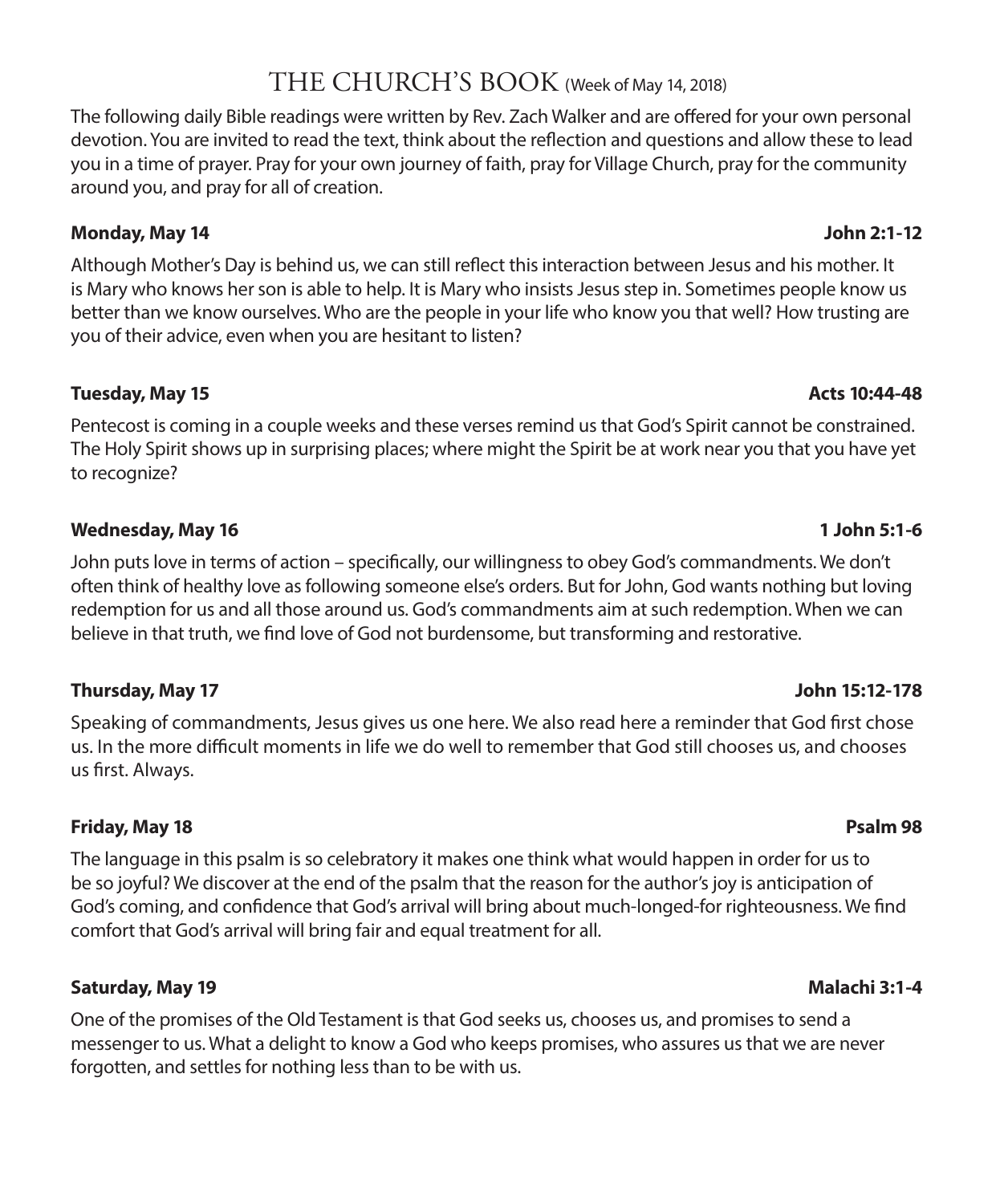

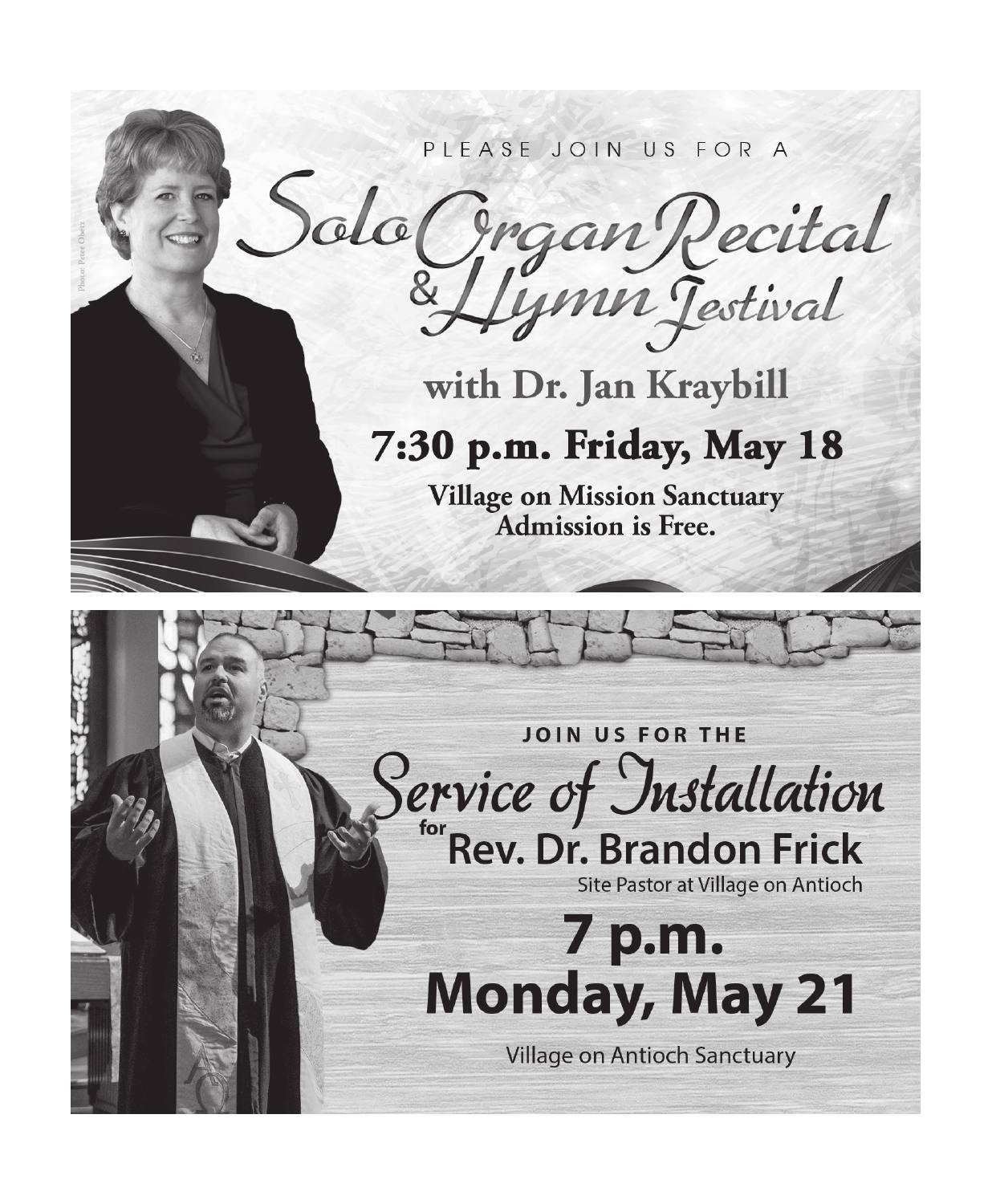## TODAY AT VILLAGE

**WELCOME TO VILLAGE CHURCH!** Please join us every week. Refreshments are available in Friendship Hall following the worship service.

**HAPPY MOTHER'S DAY!** Enjoy your flowers on this special day!

**CELEBRATING THE SACRAMENT OF BAPTISM** – We welcome these newest members into our faith community. **9:30 a.m.**: Bentley Michael Bedrosian and Elizabeth Marie Bedrosian (Amber Hitchcock and Justin Bedrosian, parents); Maxine Avery Jones (Lee Stiegemeier and Nick Jones, parents); Thomas Baldwin Keller (Katie and Jack Keller, parents); London Rose King (Hannah and Brad King, parents); Mildred Noel McCabe (Leigh and Benjamin McCabe, parents); Charles Alan Monger, Francesca Katherine Monger and Raymond Michael Monger (Gina and Brett Monger, parents); Cecilia Marian Nohl and Oliver Frank Nohl (Amy and Brent Nohl, parents); Charles Patrick Sheehy (Robyn and Matt Sheehy, parents); and Colton William Smith and Grayson Starr Smith (Natalie and Timothy Smith, parents). **11 a.m.**: Nicholas Ionut Ciordas (Rachel and Ionut Ciordas, parents); Violet Boomer Dean (Logan and Spencer Dean, parents); Jack Martin Hodes (Blair and Jesse Hodes, parents); Parker Owen Maughan (Kevin and Lacey Maughan, parents); and Calla Marina Alexander Svaty (Kimberly and Josh Svaty, parents).

**TONIGHT'S TAIZÉ IS CANCELLED** – Because today is Mother's Day, the Taizé service scheduled for this evening has been cancelled.

**NEW TO US?** Village Presbyterian Church is a family of faith actively shaped by the life of Christ to love one another, provide leadership for the transformation of our communities and serve the world. We are a Presbyterian (USA) family of faith that is inclusive, generous and welcoming of all people.

**JOINING VILLAGE CHURCH** – Village receives new members every other month at a special Sunday luncheon. The upcoming date is June 10. Contact cindy.wilcox@villagepres.org for information.

**WORSHIP BAGS** are available for children to enjoy during worship. Please return the bags to the baskets located in the Narthex at the end of the worship service.

## ADULT EDUCATIONAL MINISTRY

### **UPCOMING VILLAGE U CLASS**:

**FROM EVE TO GOMER – WOMEN OF THE OLD TESTAMENT** – Beginning with Eve and including Sarah, Hagar, Rebekah, Rachel, Leah, Rahab, Deborah, Jael, Abigail, Huldah, Vashti, and ending with Gomer, these are women whose witness, for good or for ill, have shaped us as God's people. We will explore these women and learn more about each of them and how they have influenced our life and witness as followers of Jesus Christ. Taught by Dr. Rodger Nishioka, senior associate. 6:30-8 p.m. Wednesday, May 16, Rooms 132 & 133.

#### **Adult Sunday Morning Classes 9:30-10:30 a.m.**

**FAITH JOURNEY** – The class is finishing out the spring with "Misquoting Jesus-The Story Behind Who Changed the Bible and Why" by Bart D. Ehrman. Taught by Kathy Ray, Room 230.

**FOUNDATIONS OF FAITH** – Through May 20, the class is viewing and discussing "Jesus and his Jewish Influences" from the Great Courses series. Diann Markley is the teacher. Room 15.

**GROWING TOGETHER** – If you are interested in biblically-based lessons that help you increase your impact on others in your life, you should visit this class. Small groups will be exploring the Acts of the Apostles. Facilitated by Lawrence Andre, the group is asking where we are called as apostles and what that even means. Room 124.

**VILLAGE FORUM** – Now-May 20, Rev. Dr. John Borden is teaching Early Christianity and Beginning of the Church, examining such topics as the world of the ancient Middle East, the thought, religion and culture in the time of Christ and the early church. Room 126.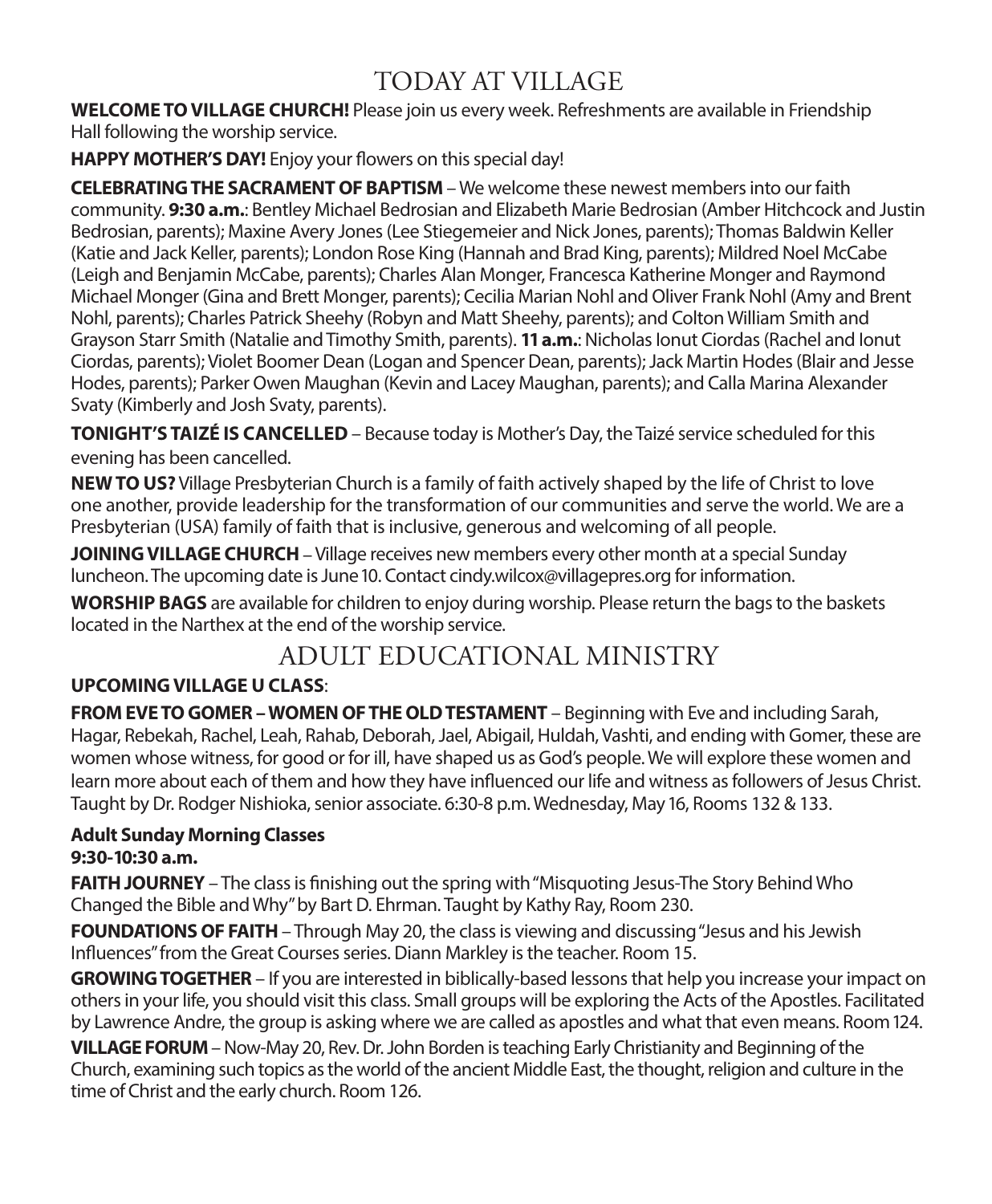#### **10:45-11:45 a.m.**

**PSALMS FOR LIFE** – Dr. Rodger Nishioka is teaching a class on the Psalms. The Psalms are sources of inspiration and instruction. We will explore some of the most popular such as Psalm 23 to the most challenging. This class is for the novice and seasoned Bible reader and runs through May 20 in Rooms 132 and 133.

## CHILDREN AND FAMILY MINISTRY

**INFANTS-6TH GRADERS** – Registration, classroom and choir information is outside of Rooms 107, 205 & 307.

**INFANTS-TODDLERS –** Child care is available during all services in Rooms 111 & 114.

**NEW BABY AND BAPTISM INFORMATION** – Call 913-671-2350 or email kate.ruecker@villagepres.org.

**SUNDAY SCHOOL IMPORTANT DATES** – Next Sunday, May 20, is the last day of School Year Sunday School; and June 3 is the first day of Summer Sunday School. Family Worship Sunday is May 27.

**VACATION BIBLE SCHOOL UPDATE** – Youth and all adults, please join our biggest ministry week of the year, July 16-20. Nearly 200 children are enrolled in Village on Mission's VBS. Invite family and friends to join you to pray, sing, create, prepare crafts and meals at home, teach, read, lead, love and more. Come touch children's lives at our VBS Week Extraordinaire! Call 913-671-2350.

**HEARTLAND TRAVELING DAY CAMP UPDATE** – Limited time and space for camper registration remaining with the end of this week, May 18, as the deadline. Call 913-671-2350 to register.

## CONNECTIONAL MINISTRIES

**VILLAGE GOLF OUTING** – Do you like a casual golf outing? Then, these outings are for you! The monthly outings are a four-person scramble format and runs now thru October. All are invited. You do not need to be a member of Village Church. The next outing is at Prairie Highlands on Tuesday, June 12, with 8 a.m. Tee Time. RSVP by June 1 to Brad Steil, 913-469-5683, bradsteil@everestkc.net, or Art Newcomer, 913-752-7540, artnewcome@aol.com.

## MISSION

**FOOD PANTRY** – Thank you from the Food Pantry for your generous donations to Canned Fruit Sunday. We collected a total of 493 pounds from both church campuses. School is almost over and some children will not be receiving free breakfasts this summer. The Pantry is asking for all varieties of cereal to fill our shelves and allow the clients to pick their favorite cereal. The Clothes Closet is joyfully accepting spring and summer clothing. Thank you.

**WITNESS OFFERING** (May 20, Pentecost Sunday): This offering is divided among Village Church (40%) for programs focused on supporting youth in Village and Heartland Presbytery and General Assembly for children at risk advocacy (10%), ministries with youth (25%) and ministries with young adults (25%). Yellow envelopes for this offering reside in the hymnal slot in the pew in front of you.

**CELEBRATION DOMINICANA** – Please join the Dominican Republic Medical Partnership (DRMP) of Village Church for our annual fundraiser, Celebration Dominicana, from 7-10 p.m. Friday, June 15, at the Madrid Theatre. This festive evening enables our non-profit organization to provide health care and health education to poverty-stricken communities in the DR. Single tickets are \$65 if purchased by May 18. Cost is \$75 a person after May 18. Go to drmp2018.eventbrite.com to buy tickets and learn about sponsorship opportunities.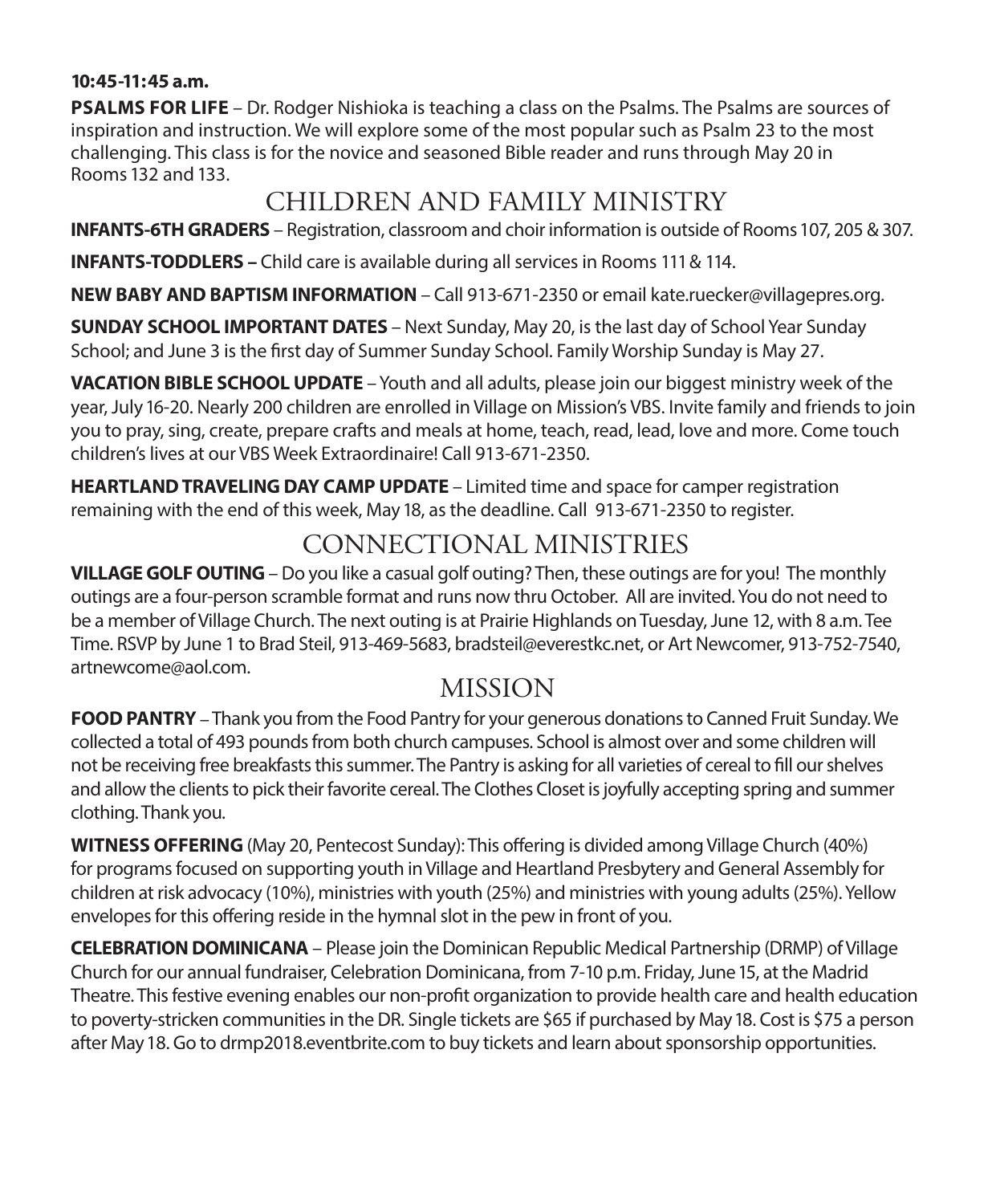## MUSIC MINISTRY

**SOLO ORGAN RECITAL & HYMN FESTIVAL WITH DR. JAN KRAYBILL** – Please join us at 7:30 p.m. Friday, May 18, in the Village on Mission Sanctuary, for this final concert in the Village Pipe Organ Dedicatory Recital Series. Admission is free.

## PASTORAL CARE AND COUNSELING

**GUEST SPEAKER MEGAN CLARK PRESENTS THIS THURSDAY** – Join us at 7 p.m. Thursday, May 17, for the Families for Mental Health Meeting in Room 126. Megan Clark from Johnson County Mental Health will be discussing suicide prevention. There is a share and care time following the program for those who would like to stay.

## PRESBYTERIAN WOMEN

**WOW LUNCHEON** – After adverse weather caused cancellation of an earlier WOW lunch at Cheesecake Factory, Women of Wisdom again invites all ladies to this fun restaurant at 6675 W. 119th, in Overland Park at 11:30 a.m. Wednesday, May 23. Please note the earlier start time which is necessary to reserve a table. RSVP to Diane Lee, 913-432-4321, or dianelee@att.net by Tuesday, May 22.

**MISSION SEWING** needs non sewers to stuff pillows, do hand sewing, some sorting and pressing. If this appeals to you, come join us on Tuesdays starting at 8 a.m. and running until 3 p.m. Come and go as your time permits, or stay as long as you like. Lunch is from noon-1 p.m. Bring your own or visit "The Cup." Call Edie Hultman for more information at 913-432-3515.

## YOUNG ADULT MINISTRY

**THEOLOGY THURSDAYS** – 6:30-8:30 p.m. Village Courtyard (outside the Cup). We're spending May following our sermon series: Curate Your Heart. Come, let's do some heart work, together. Food provided.

**ART PROJECT WITH SYRIAN NEIGHBORS** – 4-5:30 p.m. Saturday, May 26, Rolling Hills Presbyterian Church (9300 Nall Ave.) Every Saturday afternoon our friends with the Arabic Presbyterian Fellowship meet with the Syrian refugee families in KC for ESL classes. While they learn together, we'll gather the children for art and play. Come, let's show our Syrian neighbors some love. Let us know you're coming at villagepres.org/ youngadults.

## YOUTH MINISTRY

Join us for any of our weekly activities – All are welcome regardless of previous Village attendance and no sign-up is required. Check villagepresyouth.org for more details.

**SUNDAY SCHOOL** (middle school and high school) – 9:30-10:30 a.m. in the Youth Loft (Room 333).

**PROGRAMS ON BREAK** – As we approach the end of the school year our programs pause to allow space for graduations, studying for finals, and other end-of-school year events. Don't forget Youth Week starts on June 3 (see below) and our summer programming starts June 10!

**SUMMER TRIP REGISTRATION IS OPEN!** – Sign up for the middle school mission trip, high school Montreat and Boundary Waters adventure. Register and pay for trips online at villagepresyouth.org/form.

**YOUTH WEEK STARTS JUNE 3!** – Kick off summer with a bang and join in on any or all of the Youth Week activities. Registration forms can be found on the youth website (see above) on the Forms page. Meet interns, get the summer shirt, and have a blast! All recently finished 6th graders through recently graduated 12th graders are welcome.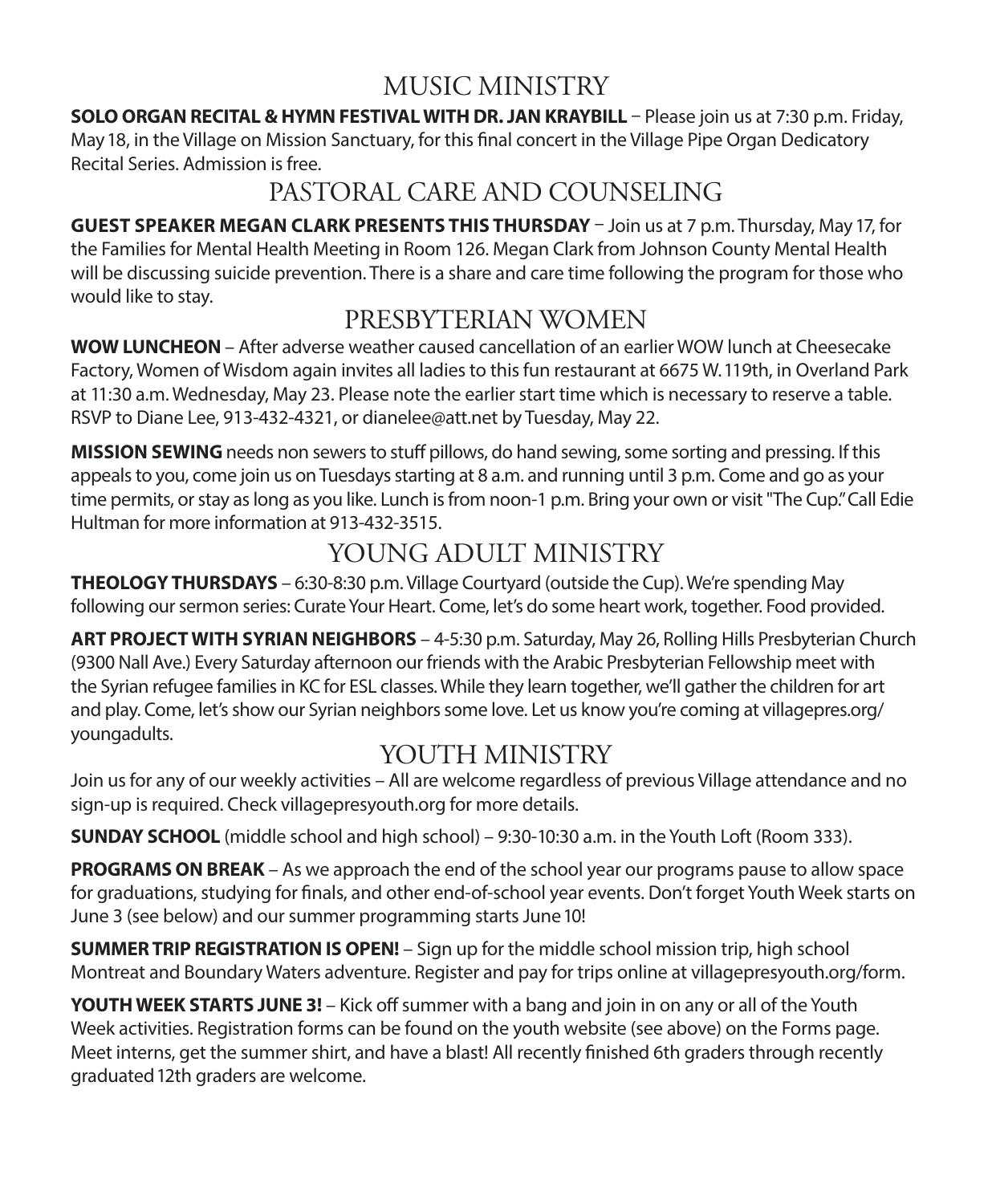### **Congregational Meeting**

The Session has called a congregational meeting to follow the 9:30 a.m. service on May 20. The purpose is to extend a call to Dr. Rodger Nishioka to serve as senior associate for Village Presbyterian Church.

## **Summer Worship Schedule Begins May 27**

Village Church will switch to its summer worship schedule on Sunday, May 27. We will worship at 9:30 and 11 a.m. in the Village on Mission Sanctuary, with The Gathering at 5 p.m. in Friendship Hall.

Village on Antioch will worship at 10 a.m. starting Sunday, May 27.

Our radio broadcast at 8 a.m. Sundays on 1660 AM KMBZ, the Business Channel, will be a week delayed pre-recorded worship service starting June 3.

We return to our regular worship schedule on Sunday, Sept. 9.

#### **Awe Moment**

In March, the deacons of Village Church participated in a volunteer work day. One of the non-profit organizations they volunteered with was Avenue of Life in Kansas City, Kan. This organization supports homeless families. Our deacons painted offices and hallways, sorted clothing in the clothes closet and planted early spring seeds in the raised garden beds. An "Awe"day all around and very appreciated by Avenue of Life.

VILL AGE But the "Awe" day gets even better! While our deacons worked, they heard that the organization's vacuum had been stolen recently, making it a struggle to keep the carpets clean. Unbeknownst to anyone, when two of our deacons left at the end of their shift, they didn't head home but instead went out, purchased two new vacuums and delivered the vacuums to Avenue of Life later that afternoon!



Your generosity brings our mission to life and we are grateful.

## **Village on Antioch Upcoming Event**

#### **Community Food Truck Festival 5:30-7:30 p.m. Sunday, May 20, Village on Antioch**

Please join us at Village on Antioch for our second annual Community Food Truck Festival. We will have four trucks, a bounce house, face painting and live music. Food is very reasonably priced.